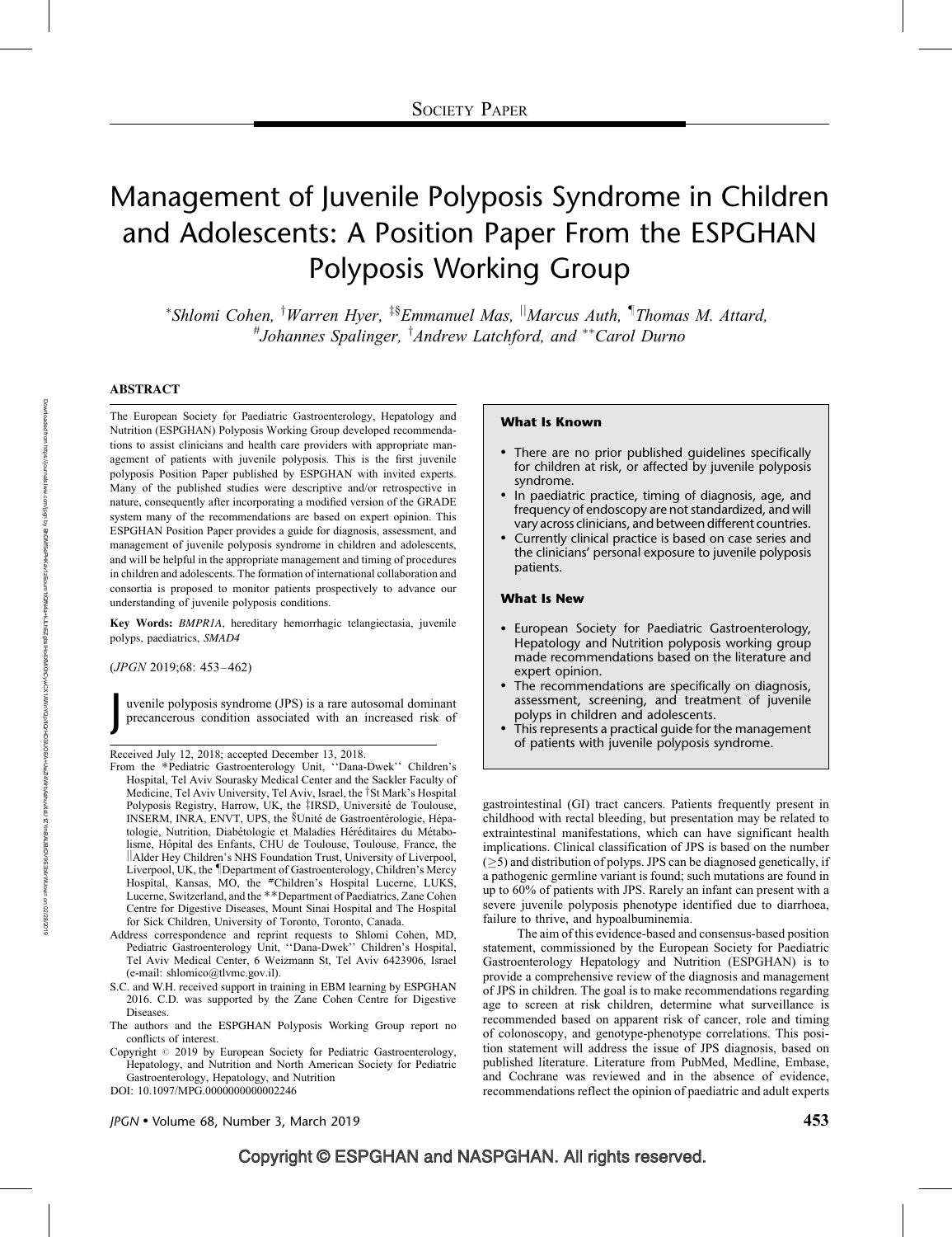involved in the care of patients with JPS. Many of the published studies were descriptive and/or retrospective in nature, consequently after incorporating a modified version of the Grading of Recommendations Assessment, Development and Evaluation recommendation system many of the recommendations are based on expert opinion.

There are international efforts, collaboration, and consortia in other paediatric polyposis syndromes including constitutional mismatch repair deficiency syndrome (previously referred to as biallelic mismatch repair deficiency syndrome)  $(1-3)$ . This undertaking is the first Position Paper published on JPS in the paediatric population. This Position Paper represents a starting point from which diagnostic and management decisions can undergo rigorous evaluation.

#### **METHODS**

ESPGHAN commissioned position papers on polyposis syndromes in 2016. Three task force leaders (S.C. and C.D. for JPS, W.H. for familial adenomatous polyposis [FAP], and A.L. for Peutz–Jeghers syndrome) invited the listed authors to participate in the project. The key questions were prepared by the coordinating team working group in face to face meetings in 2016 and 2017 and then approved by the other members. Each task force performed a systematic literature search to prepare evidence-based and wellbalanced statements on their assigned key questions. Searches were performed in PubMed and/or EMBASE and/or Medline and/or Cochrane (publication year from 1997 to 2017) or before if needed, including as a minimum the key words ''paediatric,'' or ''adolescent'' or ''children'' and ''juvenile polyposis syndrome'' and ''juvenile polyp (JP).'' When insufficient information or publications were available in specific paediatric or adolescent papers then the search was broadened to include publications regarding adult patients. References in these documents were also searched to ensure acquisition of relevant source data. Clinical guidelines, systematic reviews, clinical trials, cohort studies, case-control studies, diagnostic studies, case series, and reviews after 1997 were all read.

A total of 589 abstracts were collected. After exclusion of 359 abstracts mainly for clear irrelevance to the topic, 230 full text manuscripts were retrieved and circulated to the relevant group participants. After excluding those articles defined as review, case reports, or others, finally 78 manuscripts were left for review.

JPS is a rare condition and therefore there was a paucity of good quality paediatric series. In the absence of evidence we relied on consensus of expert opinion and personal practice of the authors. To further reduce bias from individual practice, additional expert opinion on recommendations for managing this condition, was sought from physicians working within large established, polyposis registries with large cohorts of patients with JPS.

All articles studying JPS and JP in the age range were selected by title or abstract. The abstracts and then the full publications were reviewed. Most articles were not amenable for consistent grading by the level of evidence and strength of recommendation according to the Grading of Recommendations Assessment, Development and Evaluation system. Many articles were case series, with its attendant report bias. International guidelines were sought, and their evidence and referenced articles were also assessed. Each task force proposed statements on their assigned key questions which were discussed by email exchange or face-toface meetings and voted on during the subsequent year. In April 2018, a draft prepared by S.C. and C.D. was sent to all group members and then subsequently modified. In ESPGHAN 2018, all members of the faculty discussed and reworded the final manuscript and voted on the statements included in this article.

## WHAT IS JUVENILE POLYPOSIS SYNDROME?

JPS (OMIM 174900) is a rare condition affecting between 1 in 100,000 and 1 in 160,000 people (4,5), and is inherited in an autosomal dominant manner. It is characterized by the development of multiple hamartomatous polyps of the GI tract. Although histologically distinct from Peutz-Jeghers polyps, hamartomas similar to that in JPS can be seen in the PTEN hamartoma tumour syndrome (PHTS) and are a characteristic of hereditary mixed polyposis syndrome. The GI tract phenotype is variable and extraintestinal manifestations can occur in patients with JPS (Table 1).

JPS is diagnosed by use of the following criteria in the absence of extraintestinal features consistent with PHTS (Cowden syndrome [CS] or Bannayan-Riley-Ruvalcaba syndrome) (6):

- 1. Five or more JPs of the colon or rectum, or
- 2. JPs in other parts of the GI tract, or
- 3. Any number of JPs and a positive family history.

JPs are hamartomatous polyps with normal epithelium, an inflammatory infiltrate with dilated, mucus-filled cystic glands in the lamina propria. Clinicians should be aware that pathology nomenclature can vary between pathologists and it can be helpful to request a pathology review of the polyps or pathology consultation by a pathologist experienced in reviewing challenging polyp cases.

Histologic features of adenomas are typically not seen in JPs. The term ''juvenile'' refers to the histopathology of the polyp and not the age of onset of polyps.

JPS may also be subdivided into 2 phenotypic groups according to clinical presentation and disease course (7):

- Juvenile polyposis of infancy (JPI)
- Generalized juvenile polyposis (colonic only or anywhere in GI tract)

JPS carries an increased risk of GI malignancy, with a lifetime risk of 38% to 68% (including patients who were participating in a JPS surveillance programme and those diagnosed with JPS at the time of cancer diagnosis—see recommendation 9). The Johns Hopkins Polyposis Registry data identified a relative risk for colorectal cancer (CRC) of 34.0 in individuals with JPS, a mean age of diagnosis of 43.9 years, and a cumulative lifetime risk of 38.7% (8). Similarly the St Mark's Hospital UK Polyposis registry described a cohort in which 8.3% of polyps in JPS contained mild/moderate dysplasia and 14% patients developed cancers (9). Referral bias may be a factor in these registry populations.

TABLE 1. Extraintestinal findings in patients with juvenile polyposis syndrome

| Cardiac:                                                | $12 - 13%$ |
|---------------------------------------------------------|------------|
| Mitral valve prolapse                                   |            |
| $VSD$ + pulmonary stenosis bicuspid aortic valve        |            |
| Vascular/skin:                                          | $9 - 56%$  |
| Telangiectasia, pigmented nevi, splenic artery aneurysm |            |
| Bilateral iliac artery aneurysm, pulmonary AVM          |            |
| Cranial/skeletal:                                       | $12 - 70%$ |
| Macrocephaly, hydrocephalus, cleft palate, polydactyly, |            |
| hypertelorism                                           |            |
| Thyroid disease, ADHD/autism                            | 9%         |
| Neurology: epilepsy                                     | 22%        |
| Undescended testes                                      | 17%        |
| Ocular abnormalities                                    | $4\%$      |

 $ADHD =$  attention deficit hyperactivity disorder;  $AVM =$  arteriovenous malformation;  $VSD =$  ventricular septal defect (9,58).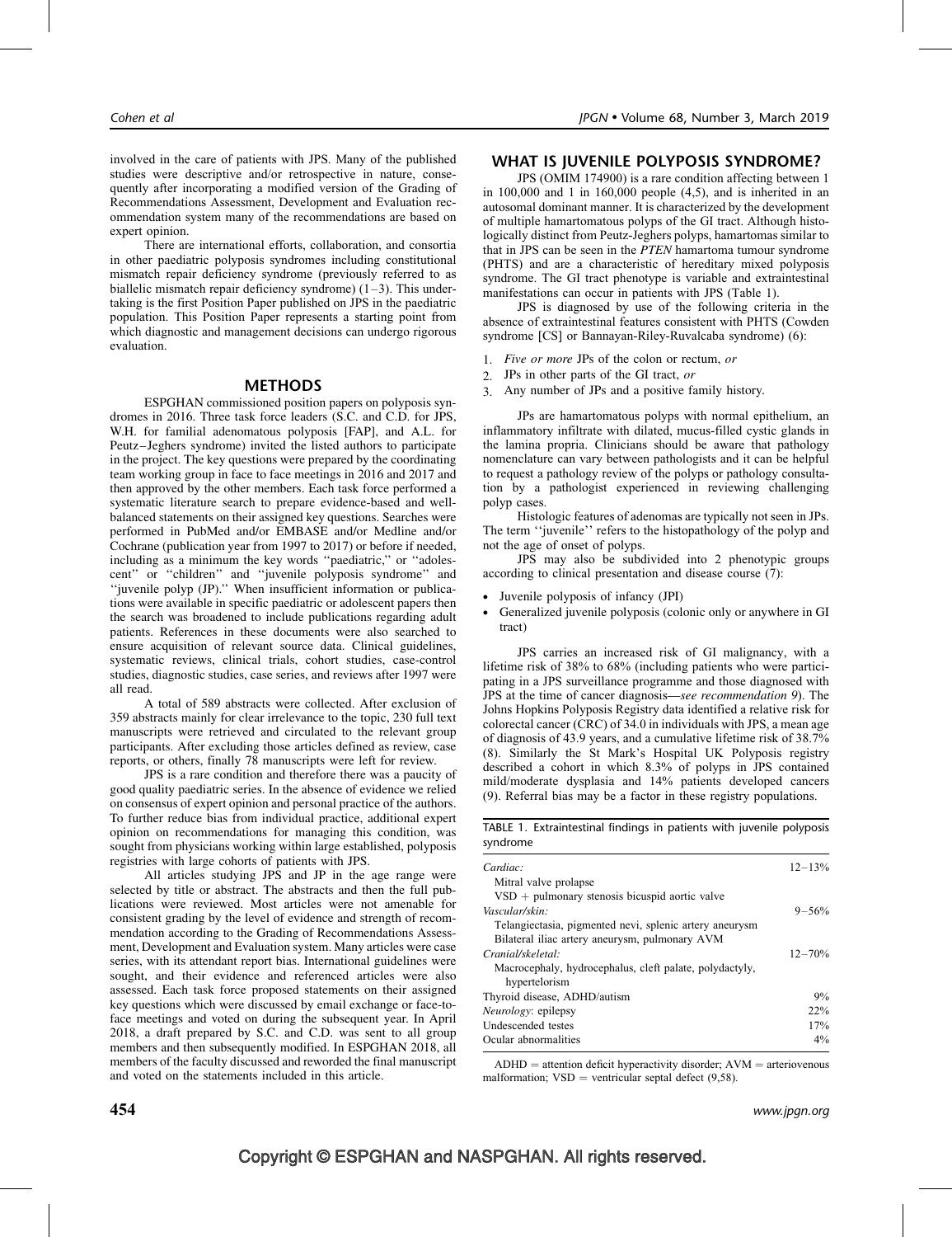## Genetics of Juvenile Polyposis Syndrome

Individuals with JPS may harbour germline mutations in the SMAD4 (18q21.1) or *BMPR1A* (10q23.2) genes (10,11). A gene mutation (SMAD4 or BMPR1A) will be identified in 40% to 60% of patients with JPS. Approximately 25% of patients have de novo mutations. Mutations in the tumour suppressor gene PTEN, also located on  $10q22-23$ , 1Mb telomeric to *BMPR1A*, have been found in the germline of patients with CS, another polyposis syndrome with hamartomatous polyps (12).

Germline missense mutations in ENG were identified in 2 of 14 young patients with JPS in whom there was no identified mutation in the SMAD4 and BMPR1A genes (13,14). Further data are required to determine whether there is an association of ENG mutations and JPS.

Genotype-phenotype correlations are inconsistent, with variable of age at presentation and number of polyps even in the same family with JPS, still some correlations have been established, for example, JPS patients with SMAD4 mutations are associated with more aggressive gastric polyps and appear to have a higher risk for gastric cancer (Table 2) (15).

## SMAD4—Hereditary Hemorrhagic Telangiectasia

JPS patients with SMAD4 mutation may have features of hereditary hemorrhagic telangiectasia. HHT is an autosomal dominant disorder of vascular dysplasia characterized by mucocutaneous telangiectases and organ arteriovenous malformations (AVMs) mainly affecting the lungs, liver, and brain. Telangiectases and AVMs are prone to bleeding, leading to chronic epistaxis and/or GI bleeding. Pulmonary and brain AVM's have the potential for lifethreatening haemorrhage. HHT susceptibility genes encode proteins in the transforming growth factor  $\beta$  pathway, to which pathway SMAD4 and BMPR1A belong. A novel juvenile polyposis-HHT overlap syndrome has been identified in patients with juvenile polyposis due to SMAD4 mutation (16). A cohort of 41 juvenile polyposis families found that nearly all juvenile polyposis SMAD4 patients have the overlap syndrome and concluded that systematic HHT screening is recommended for all JPS patients with SMAD4 mutations (16) (see recommendation 4).

## BMPR1A With PTEN

BMPR1A is located in the same chromosomal region as PTEN and larger deletions involving both genes have been reported. Children with deletions in both BMPR1A and PTEN genes may present with JPI. JPI is a distinct, aggressive subtype of JPS characterized by severe GI symptoms, including diarrhoea, intestinal bleeding, rectal prolapse, protein losing enteropathy and increased risk of intussusception resulting in high infant mortality (17). JPI patients have been reported with congenital abnormalities including macrocephaly and generalized hypotonia. The rarity and variability of the JPI clinical presentation have made genotype phenotype correlation challenging (18), and consensus surveillance recommendations cannot be reached (see *recommen*dation 5).

## Solitary Juvenile Polyps

Solitary JPs are the most common type of polyp in children comprising >90% of polyp cases, frequently presenting with rectal bleeding during early childhood. Solitary polyps often are located in the left colon, but as many as one third are located proximal to the splenic flexure hence the need for complete colonoscopy. The identification of multiple polyps would lead to the diagnosis of JPS (19). Patients with solitary JPs may have  $>1$  JP (but  $\leq$  5 polyps)—either on initial presentation or subsequently in follow-up. Although there are few reports of adenomatous changes and only 1 report of adenocarcinoma in situ (19) arising in a solitary JP, high-grade dysplasia is encountered rarely. There is no robust data to quantify the risk of malignant transformation, the risk is assumed to be extremely low (20).

## Q1: At what age should genetic testing be undertaken in at risk children?

## Recommendation 1:

Routine predictive genetic testing for paediatric patients at risk of developing JPS should start at 12 to 15 years of age. Children who develop rectal bleeding earlier than this age should undergo colonoscopy and then proceed to genetic testing if polyps are identified.

Weak recommendation, very low quality of evidence.

Consensus agreement 100%

JPS is inherited in an autosomal dominant manner, with a 50% chance of inheriting the condition from an affected parent. No

|                                     | <i>SMAD4</i>                                                                                                      | <b>BMPRIA</b>                                                                                                                                                                                                             |  |  |
|-------------------------------------|-------------------------------------------------------------------------------------------------------------------|---------------------------------------------------------------------------------------------------------------------------------------------------------------------------------------------------------------------------|--|--|
| Positive mutation $(10,11)$         | $40\% - 60\%$ of patients                                                                                         |                                                                                                                                                                                                                           |  |  |
| Clinical phenotype                  | Gastrointestinal polyps<br>Including gastric and duodenal polyps                                                  | Underevaluation                                                                                                                                                                                                           |  |  |
| Association with other<br>syndromes | Hereditary hemorrhagic telangiectasia (16);<br>Thoracic aortic disease and mitral valve<br>dysfunction $(9,34)$ ; | Deletions in both BMPR1A and PTEN genes:<br>Juvenile polyposis of infancy (14,41);<br>EIM—macrocephaly, mental retardation (42,43);<br>Cardiac, endocrine, gastrointestinal, and<br>neurodevelopmental abnormalities (41) |  |  |
| Specific<br>recommendation          | Referral to HHT specialist                                                                                        | Referral to genetic counselling                                                                                                                                                                                           |  |  |

 $EIM =$  extraintestinal manifestations;  $HHT =$  hereditary hemorrhagic telangiectasia.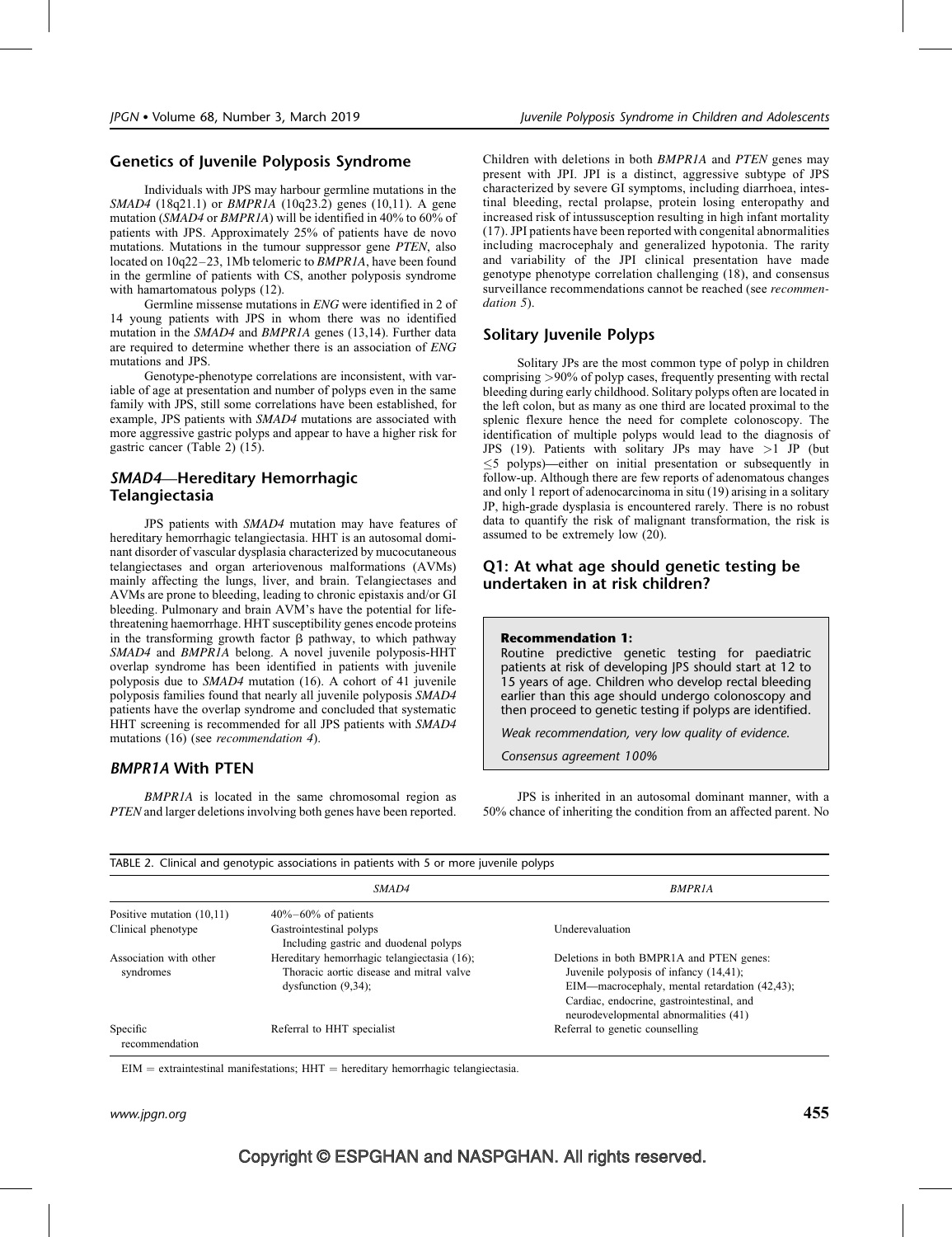formal evidence-based guidelines exist on when to test the at risk child. Genetic testing in children for an inherited polyposis syndrome in which the primary morbidity, GI cancer, occurs many years later presents an ethical challenge for paediatric gastroenterologists (21). This underscores the need for genetic counselling before presymptomatic testing in JPS as in all polyposis syndromes.

## Predictive Testing a Child in an Affected Family

Predictive genetic testing can only be performed where the family mutation has been identified in the affected parent or affected sibling. If no pathogenic gene mutation has been identified in an affected parent or affected sibling, then the child cannot undergo predictive genetic testing and will require endoscopic screening  $(22)$  (Fig. 1).

There are case reports and published case series of adenomatous changes within JPs diagnosed in children as young as 4 years of age (20). This does not affect the age of screening insofar as CRC is not documented in children younger than 20 years (8). In a multicentre descriptive study out of 71 colonoscopies in 36 patients (mean age  $7.35 \pm 4$  years), none of the 366 polyps removed demonstrated malignant change (23). With the earliest age of onset of CRC described after the age of 20 years, there is no value in performing genetic predictive testing before the child can understand the genetic counselling and its implications. Predictive testing can be delayed until the age of 12 to 15 years, unless it is necessary to investigate a potentially affected individual for a noncolonic manifestation of JPS (Table 1). At risk children who present with rectal bleeding before the age of 12 years should undergo colonoscopy, whatever their age.

## Genetic Testing in a Child With Multiple Colonic Polyps  $(25)$

Children and adolescents with or without a relevant family history identified to have  $\geq$ 5 JPs at colonoscopy, should be assessed for the extracolonic features of a JPS (Table 1) and subsequently referred for genetic counselling and genetic testing. A gene mutation might only be identified in 40% to 60% of patients with JPS', and if no pathogenic SMAD4 or BMPR1A

variant is found then a multigene panel that includes PTEN is recommended.

## Q2. What age should colonoscopic surveillance commence in children at risk or identified to have JPS

#### Recommendation 2:

Colonoscopic surveillance should commence from age 12 to 15 years, or earlier if symptomatic. Once polyps (>10 mm) are detected they should be removed and colonoscopy repeated annually until polyps >10 mm have been resected, then repeated every 1 to 5 years.

Weak recommendation, very low quality of evidence.

Consensus agreement 100%

Colonoscopic surveillance in JPS is necessary not only to prevent polyp-related morbidity (bleeding, anaemia, or abdominal pain) but also cancer prevention, as JPS polyps can undergo dysplastic and malignant transformation. When polyps are identified they should be removed to avoid bleeding and anaemia. At polypectomy, the polyp should be retrieved and sent for histological assessment.

For asymptomatic individuals with an SMAD4 or BMPR1A pathogenic variant identified by molecular genetic testing, individuals with a clinical diagnosis of JPS, or individuals with a family history of JPS whose molecular genetic test results were uninformative, colonoscopic surveillance can be delayed until age 12 to 15 years. Symptomatic children should undergo colonoscopy at any age (Table 2).

Ideally, colonoscopy should aim to remove all polyps >10 mm, and repeated annually until polyps of this size have been resected.

There are no data upon which decisions can be made as to the most appropriate interval for colonoscopy surveillance in JPS. A personalized approach with the surveillance interval (up to every 5 years) based upon individual colonic phenotype is the most appropriate approach (24,25).



**FIGURE 1.** Genetic testing in JPS. When to test? JPS = juvenile polyposis syndrome.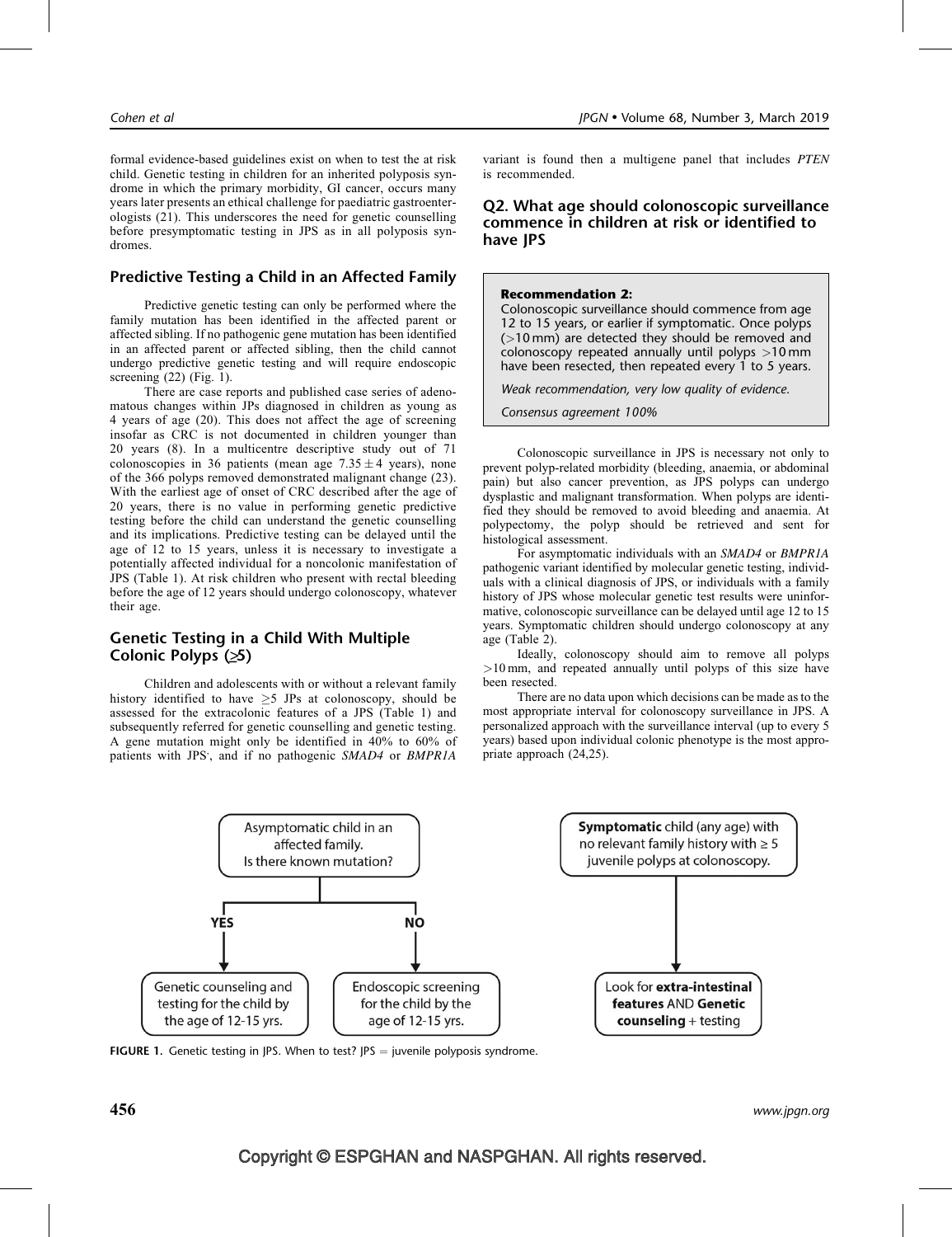## 3. What is the recommended age to commence gastroscopy in children with presumed or confirmed JPS?

#### Recommendation 3:

Surveillance of the upper GI tract in affected or at-risk JPS patients is not required in childhood or teenage years, unless there is unexplained anaemia or upper GI symptoms.

Weak recommendation, very low quality of evidence.

Consensus agreement 88%

There is a paucity of data evaluating the upper tract in JPS. The cancer risk in JPS is believed to arise from adenomatous tissue within the JP. Adult case series report the incidence of gastric polyps between 65% and 83% and duodenal polyps between 14% and 33% (26). The reported lifetime risk of gastric carcinoma is between 10% and 25% for those who have gastric polyps (27). Because of the limited data, it is difficult to determine the exact lifetime risk of gastric cancer in JPS.

There is a single case report of gastric malignancy reported in a JPS patient younger than 40 years of age who died 8 decades ago (28). There were 2 gastric cancers in a cohort of 44 patients with JPS (median age 56 years) (9). Three out of 5 patients who underwent gastroscopy younger than 15 years of age with gastric polyposis had no dysplasia (26). In another series, 3 out of 18 patients with either SMAD4 or BMPR1A mutation who underwent gastroscopy had documented gastric polyps (28) with a median age of upper GI carcinoma was 58 years. The risk of severe gastric polyposis and gastric cancer phenotype appears to be increased in patients with SMAD4 mutations (29).

Current published guidelines for the age at which to start upper GI surveillance, ranges from 12 years (30) to 25 years of age (31).

Because of a paucity of published data, the spectrum of SMAD4 JPS upper tract findings is not well understood. In patients with confirmed or suspected SMAD4 mutation it is prudent to assess the upper tract in the later teenage years in those who are asymptomatic. In patients without SMAD4 mutation, according to the existing data, gastroscopy in childhood and teenage years is not indicated unless the patient has relevant upper GI symptoms or anaemia not explained by colonic polyps alone. As part of personalized polyposis care consideration of evaluation of the small bowel can be considered in patients with a severe gastric polyposis phenotype. If asymptomatic, gastroscopy is not required until adulthood.

## Q4 What are the additional investigations indicated in a paediatric patient with SMAD4 mutation?

#### Recommendation 4:

Paediatric patients with SMAD4 mutation should be evaluated for HHT including screening and preventative treatment for cerebral and pulmonary AVMs.

Strong recommendation, very low quality of evidence.

Consensus agreement 100%

The coexistence of JPS and HHT has been reported early in the 1980s (32). Many patients with JPS due to SMAD4 mutation have features of HHT (epistaxis, telengiectases, clubbing, and AVM) (33). Features of HHT may appear in childhood. Thoracic aortic disease and mitral valve dysfunction have been also reported in few SMAD4 positive JPS patients (9,34). As more JPS cases with SMAD4 mutations are characterized we will develop a better understanding of the associated vascular features.

Children with HHT may lack the typical clinical features of HHT such as telangiectasia or epistaxis, but are at risk of pulmonary and cerebral AVMs which can lead to life-threatening complications (35). Clubbing has been reported in the combined JPS-HHT syndrome, a physical finding reported in approximately 10% of patients with pulmonary AVM (pAVM) (36). pAVMs are often asymptomatic, but patients are at risk for secondary neurologic or hemorrhagic complications. Referral of patients with SMAD4 mutation to a specialist with experience in evaluating and managing HHT patients is recommended. Consensus guidelines for HHT recommend screening as soon as the diagnosis is made (37,38).

Screening for pAVMs is best completed by an expert in the care of patients with HHT. Transthoracic echocardiography is a sensitive screening test in children with suspected HHT and can be used as initial screening tool in the paediatric HHT population (39). Screening should be performed at the time of initial clinical evaluation of HHT.

According to international guidelines, routine screening for cerebral AVMs is recommended with brain magnetic resonance imaging at diagnosis (38). JPS patients found to harbour SMAD4 mutations and family members should be counselled by HHT specialist and genetic counselling and referred for screening related to both disorders as early testing will have relevance towards their management of the patient (Table 3).

Patients and families with suspected HHT should be referred to HHT centres of excellence, a useful resource can be found at ([https://](https://curehht.org/understanding-hht/get-support/hht-treatment-centers) [curehht.org/understanding-hht/get-support/hht-treatment-centers](https://curehht.org/understanding-hht/get-support/hht-treatment-centers)).

## Q5 What are the additional investigations indicated in a child or adolescent with gene mutation located at BMPR1A.

#### Recommendation 5:

In JPS patients with an isolated BMPR1A gene mutation, there are no additional investigations required beyond the endoscopic procedures described above. Children with BMPR1A mutation and early onset polyposis and/or a severe phenotype and/or extraintestinal manifestations should be evaluated for PTEN mutation.

Weak recommendation, very low quality of evidence.

Consensus agreement 100%

TABLE 3. Indications for colonoscopy before 15 years of age

Rectal bleeding or rectal mucous discharge Diarrhoea Anaemia Abdominal pain Prolapse of rectal polyp Family history of an aggressive polyposis phenotype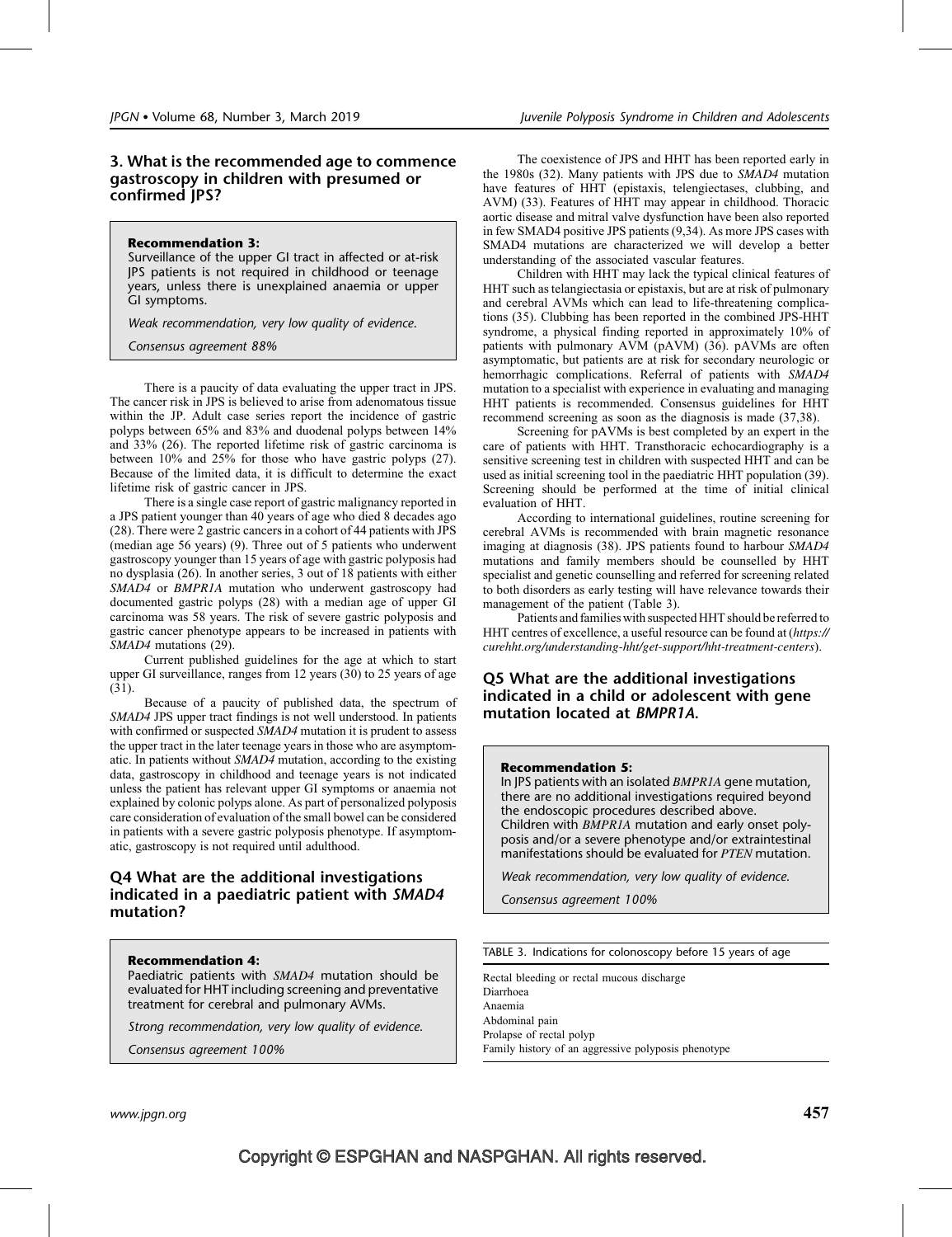In JPS patients with an isolated BMPR1A gene mutation, there are no additional investigations required beyond the endoscopic procedures described above.

PHTS encompasses 4 major clinically distinct syndromes associated with germline mutations in the tumour suppressor PTEN. Mutations of the PTEN gene localized at 10q22–23 are associated with CS, and the lesser known Bannayan-Riley-Ruvalcaba syndrome (40) associated with macrocephaly, dysmorphism, and developmental delay. These conditions, known as the ''PTENhamartoma syndrome'' may present with juvenile or hamartomatous polyps.

BMPR1A is located in the same chromosomal region as PTEN and deletions involving both genes have been reported. There are numerous case reports suggesting that if the mutation (microdeletion) is found in both genes, these patients present with a severe form of JPS with onset in early childhood (JPI) or may have symptoms of both CS and JPS with phenotypic diversity (14,41). As a correct clinical and molecular diagnosis has important consequences for appropriate clinical management, patients with early onset polyposis and/or severe phenotype and/or extraintestinal manifestations (macrocephaly, mental retardation) should be referred to geneticists for more extensive analysis of the BMPR1A and PTEN genes. Children with BMPR1A and PTEN mutations have an increased risk of severe intestinal polyposis (42,43) and may carry a greater risk of GI malignancy, although the absolute risk cannot be defined due to the small numbers reported in the literature, which is, in turn, almost certainly biased towards more severe phenotypes. Patients with both mutations of PTEN and BMPR1A may require frequent or annual gastroscopy, colonoscopy, and small bowel evaluation from early childhood. Moreover, they are at risk for cardiac, endocrine, GI, and neurodevelopmental abnormalities (41).

## Q6 Do patients with a single JP require repeat colonoscopy?

Recommendation 6:

In a child with a single JP, a repeat colonoscopy is not routinely required.

Weak recommendation, very low quality of evidence.

Consensus agreement 100%

Solitary JP represents 70% to 80% of polyps found in children (44). A few of those children harbour a risk to form more polyps over time. Recurrence of new solitary JP varies from 4% to 17% (19,24), but the risk of developing malignancy in childhood remains low or not at all (20,45) (Table 4). There are case reports of neoplastic change in children with solitary JPs and yet, single JPs are generally regarded as benign with no or minimal risk of future malignancy (46,47). After endoscopic solitary juvenile polypectomy, provided there are no suspicious histologic features, and family history of GI polyps, cancer, or HHT, the child can be discharged and the parents instructed to return if symptoms arise.

Fox et al (24) published data, which reveals that solitary polyps in children recur in approximately 17% of cases and neoplasia (adenomatous foci) occurs in 3.9%, suggesting that current clinical practice may be inadequate. Still, further studies are needed to estimate the real risk of recurrence and neoplasia in solitary JP. To date, no surrogate markers of solitary JPs in children is available for future surveillance to prevent future malignancy and

When 2 or 3 JPs are found during the initial colonoscopy, surveillance colonoscopy is a valid option and whilst it is uncertain if the child may subsequently develop JPS, repeating the colonoscopy after 5 years, or earlier if rectal bleeding returns, seems appropriate.

## Q7 Should parents and siblings of an affected child undergo colonoscopic surveillance?

#### Recommendation 7:

If a specific gene mutation has been detected in a child, then genetic testing should be offered to all first-degree family members. If no specific gene mutation was detected, then first-degree relatives should be referred for screening colonoscopy at the age of 12 to 15 years.

Weak recommendation, very low quality of evidence.

Consensus agreement 100%

The diagnosis of JPS has implications for first-degree relatives; therefore, genetic counselling plays a crucial role in the management of kindred with JPS. Genetic counselling within a multidisciplinary clinic can offer support and education for this complex diagnosis that has implications for the entire family.

As many as 75% of individuals diagnosed with JPS have an affected parent, although the family history of some individuals diagnosed with JPS may appear to be negative, while the others (25%) have no previous history of polyps in the family and the mutation could arise de novo (7).

If a specific gene mutation (SMAD4 or BMPR1A) has been detected in a child, then presymptomatic genetic testing should be offered to all first-degree family members to determine future surveillance strategies and to allow for early diagnosis and treatment (48). Predictive genetic testing can be offered to at-risk siblings from age 12 years or earlier if symptoms develop.

If no specific gene mutation was detected in the child, then asymptomatic first-degree relatives should be considered for screening by colonoscopy, starting at 12 to 15 years of age, given that the cancer risk in young age is almost nonexistent and that benign colonic JPs, often present with rectal bleeding (6). Continued surveillance of siblings after first negative colonoscopy may be required since polyps may appear later in life but prospective

TABLE 4. Recommendations for management of patients with SMAD4

Inform the anesthetist pre endoscopy that a patient may have HHT

Referral of patients with SMAD4 mutation to a specialist with experience in evaluating and managing HHT patients

- HHT specialists may complete transthoracic contrast echocardiography with agitated saline as screening tool for pulmonary arteriovenous malformations
- HHT specialists may complete brain MRI to screen for cerebral arteriovenous malformations
- Patients with SMAD4 mutations and family members at risk should be referred to genetics for counselling and referral to specialists to screen and manage both disorders

 $HHT$  = hereditary hemorrhagic telangiectasia;  $MRI$  = magnetic resonance imaging.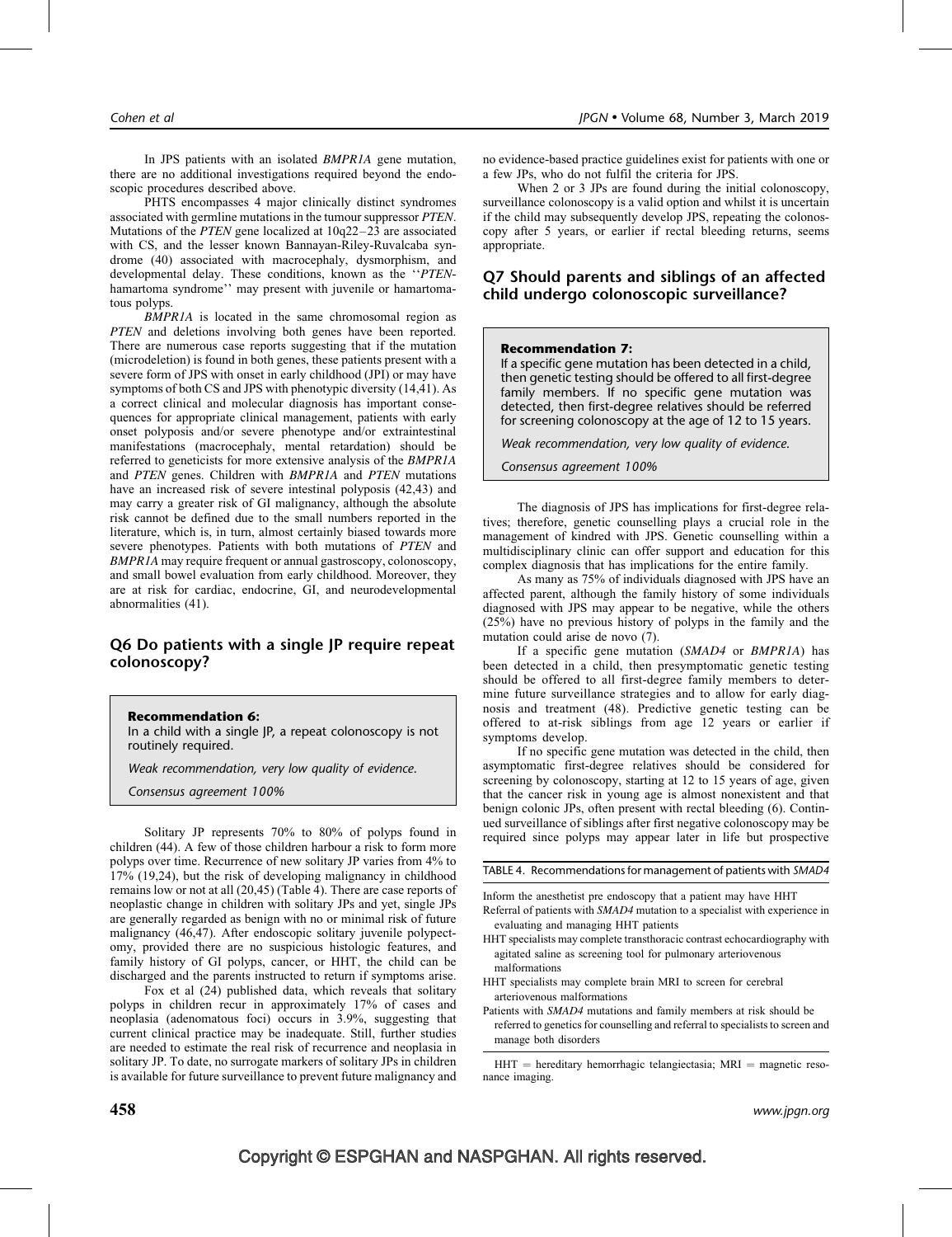evidenced-based data are lacking. If the pathogenic gene mutation found in the child cannot be detected in either parent, then the risk to the sibs can be assumed to be population risk (7).

## Q8: Is there a role for chemoprevention therapies in juvenile polyposis?

Recommendation 8: There is no role for chemoprevention in JPS.

Weak recommendation, very low quality of evidence.

Consensus agreement 100%

To date, there have been no chemoprevention trials in JPS in adults or children and therefore no therapy can be recommended in JPS. If studies are performed, robust, clinically meaningful endpoints will be required.

Cyclooxygenase-2 (COX-2) inhibitors have been considered in polyposis syndromes given the broad expression of COX-2 in adenomas in familial adenomatous polyposis (FAP) (49) and in Peutz-Jeghers polyps and in hereditary mixed polyposis syndrome (50,51). There are reports describing increased COX-2 expression in JPS related to both polyp size and presence of dysplasia (52,53). COX-2 expression was higher in JPS with BMPR1A mutations than in JPS without mutations. There exists a theoretical potential benefit in the use of selective COX-2 inhibitors in JPS, but to date, there are no trials demonstrating efficacy and there is no proven role for the use of COX-2, or any other chemopreventive agent in JPS.

## Q9 What is the cancer risk in children and young adults with JPS?

#### Recommendation 9:

Adult patients with JPS, have an increased risk of cancer especially in the GI tract. In children younger than 18 years, GI cancer is rare and limited to case reports; therefore, surveillance is not needed before 18 year.

Weak recommendation, very low quality of evidence.

Consensus agreement 100%

JPS is reported to be associated with an increased risk of malignancies; mainly colorectal and gastric cancer in adults (Table 5). In the earliest descriptions of JPS, Jass et al (4) reported the pathological findings of 80 patients with JPS; 18 patients (22%)

have developed CRC at a mean age of 34 years (range 15–59). Subsequently, Giardiello et al (20) reported an 18% risk of CRC in a retrospective study; the risk was higher in familial (40%) than in nonfamilial (5%) JPS; CRC occurred at a mean age of 37 years. Their study reported 4 cases of JPS that had neoplasia (adenomatous epithelium and/or tubulovillous adenomas) in young children who were 3, 4, and 7 years old. Data from the Johns Hopkins Polyposis Registry were updated in 2007 describing 8 colon cancers in 84 JPS patients (8). The absolute risk of CRC was 38.7%, whereas the relative risk of CRC in JPS compared to the US general population was 34 (males 30, females 43.7). The mean age at diagnosis was 43.9 years (standard deviation 10.4 years). A later British study reported that 14% of 44 JPS patients developed cancer at a mean age of 44 years for CRC and 56 years for gastric cancer, respectively (9). Recent data from Japan published by Ishida et al reported a lifetime cancer risk of 86.2% for any malignant tumour. The lifetime risk of gastric cancer was 73.0% (the risk of gastric cancer in Japan is higher than that in western populations). One third of the patients in this study had juvenile polyposis limited to the stomach. The lifetime risk of CRC was 51.1%. The risk of gastric and colonic cancer was dependent on the distribution of the polyps in the GI tract. The cumulative risk was significantly lower in the patients with JPs limited to the colon compared to patients with a more widespread GI phenotype including the stomach and colorectum (54).

A study differentiating the genetic findings of JPS and HHT, showed the risk of CRC being higher in JPS patients with SMAD4 mutations; 3 CRC occurred in 14 SMAD4 patients at a mean age of 34 years (36). Indeed, the risk of cancer may vary between different genotypes, for example, gastric cancers were reported more likely for patients harbouring SMAD4 and not BMPR1A mutations (9,29).

Gastric polyposis is more prevalent in SMAD4 than in BMPR1A JPS, whereas gastric cancers developed only in SMAD4 patients (23,55) and advanced upper GI disease was more likely in those with had SMAD4 mutations. From the paediatric perspective, it is harder to quantify the risk of cancer during childhood (24,45). Fox et al reported a cohort data of 257 children with 1 or more JPs. Approximately 4% of children with JPs had neoplasia, with 9 children having low-grade dysplasia and one 11.8-year-old boy with adenocarcinoma. Each of these patients with neoplasia had  $>5$ polyps detected during the initial colonoscopy with a range of 7 to >100 (24). Despite this report, malignancy in JPS in children and adolescents younger than 18 years is exceptionally rare.

Finally, in JPI with deletions encompassing PTEN and BMPR1A, the risk of malignancies will be associated with the deletion of PTEN. This risk should be similar to patients with CS or Bannayan-Riley-Ruvalcaba syndrome, which is principally about non-GI malignancies in adulthood, for example, breast or thyroid cancer. In these patients, advice should be sought from a geneticist. Noncolonic malignancies have been reported in children with loss of BMPR1A and PTEN due to chromosomal microdeletion, including bilateral ovarian mucinous cystadenoma diagnosed at 14 years (56).

TABLE 5. Reported dysplasia and cancer in the paediatric population with juvenile polyps

| Fox, $2010(24)$             | Number of children<br>with polyp/s | Number of children<br>with neoplasia | Number of children and type<br>of dysplasia |           | Dysplasia In<br>solitary polyp |
|-----------------------------|------------------------------------|--------------------------------------|---------------------------------------------|-----------|--------------------------------|
|                             | 257                                | $10(3.9\%)$                          | 9-LGD                                       | 1-AdenoCa | 0/10                           |
| Dajani and Kamal, 1984 (59) | 137                                | $2(1.5\%)$                           |                                             |           | 2/2                            |
| Poddar et al, 1998 (60)     | 142                                | 17(12%)                              | $17-LGD$                                    |           | 5/17                           |
| Gupta et al, 2001 (19)      | 184                                | $1(0.5\%)$                           |                                             | 1-HGD     | 1/1                            |

 $AdenoCa = adenocarcinoma; HGD = high-grade dysplasia; LGD = low-grade dysplasia.$ 

www.jpgn.org  $459$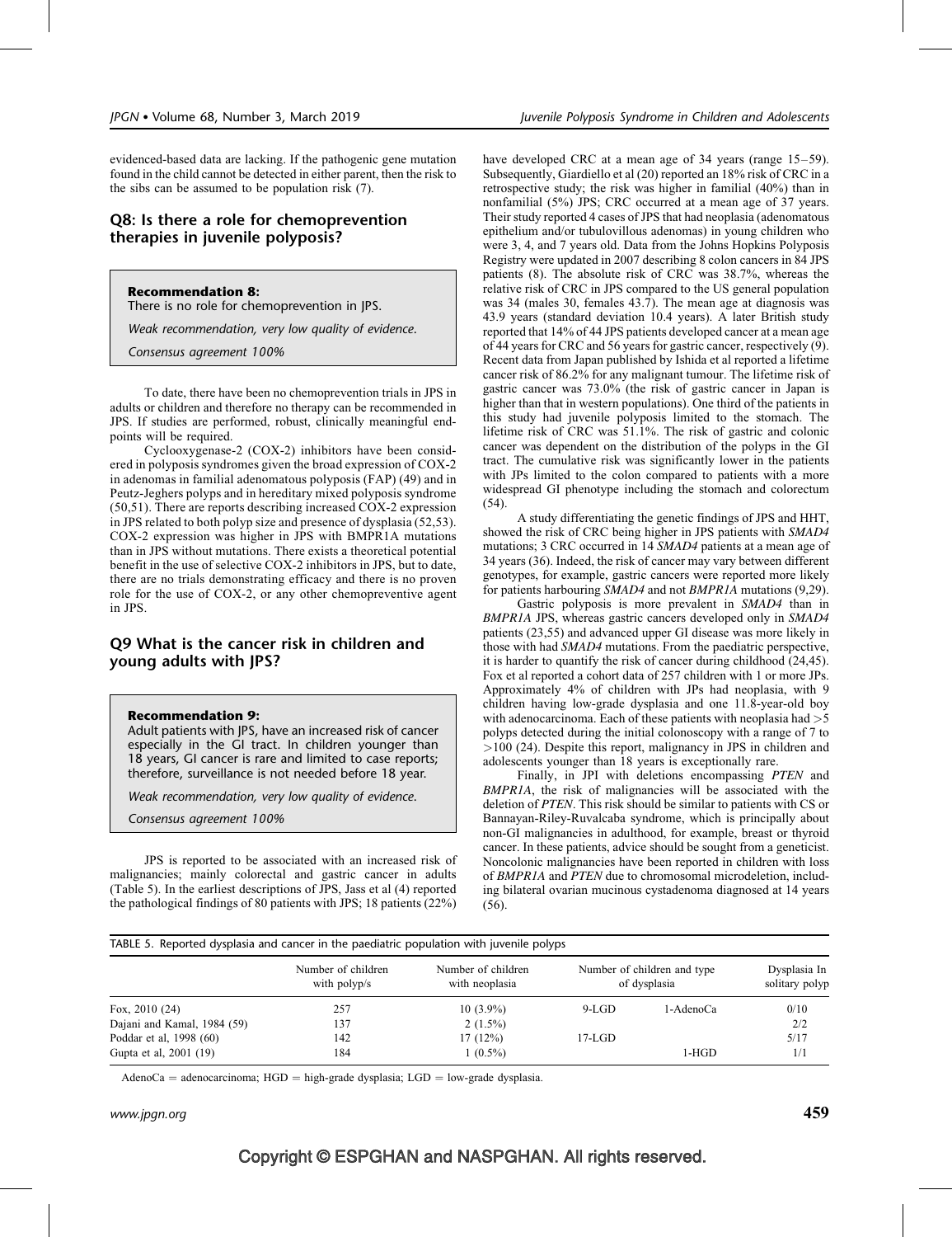|                             | CRC.<br>$\frac{0}{0}$ | Age of<br>CRC years | Gastric<br>cancer, % | Age of gastric<br>cancer | Cumulative CRC risk                 | Cumulative gastrointestinal<br>cancer risk                                                                |
|-----------------------------|-----------------------|---------------------|----------------------|--------------------------|-------------------------------------|-----------------------------------------------------------------------------------------------------------|
| Jass et al. 1988 (4)        | 22                    | $34(15-59)$         |                      |                          | $68\%$ By the age of 60             |                                                                                                           |
| Giardiello et al. 1991 (20) | 18                    | 37                  |                      |                          |                                     |                                                                                                           |
| Howe et al, 1998 (10)       | 38                    | $42(17-68)$         | 21                   | $54(20-72.8)$            |                                     | 55% Mean age 43 y $(17-68)$                                                                               |
| Brosens et al, 2007 (8)     | 10                    | $43.9 \pm 10.4$     |                      |                          | 38.7                                |                                                                                                           |
| Latchford et al. $2012(9)$  | 11                    | 44                  | 5                    | 56                       |                                     |                                                                                                           |
| Aytac et al. 2015 (15)      |                       |                     |                      |                          |                                     | 9%                                                                                                        |
| Ishida et al, 2018 (54)     | 17                    | $36(17-80)$         | 18                   | 41 $(23-80)$             | 51.1%<br>(Lifetime risk at $70 y$ ) | The lifetime risk (at $70 y$ )<br>of any malignant tumour<br>was 86.2% and of gastric<br>cancer was 73.0% |

 $CRC =$  colorectal cancer.

The interpretation of all literature requires critical appraisal to assess for potential biases. Data collected from patients monitored under a polyposis surveillance programme, enrolled in registries, or followed in tertiary clinic settings may not be generalizable to other populations. The polyposis phenotype may vary among populations. For example, the study from Japan reported a high proportion of gastric polyps limited to the stomach. Detection bias can be a factor if cases are identified due to a diagnosis of cancer. Ascertainment bias can be a factor. Different methodologies can affect the results. For example, estimates of CRC risk will be affected if patients undergo partial or total colectomy.

## Question 10. What is the role of colectomy in patients with JPS?

#### Recommendation 10:

Colectomy should be discussed only in patients in whom the burden of polyps is not manageable by polypectomy alone, and/or leading to uncontrollable anaemia or hypoalbuminemia from colonic polyposis.

Weak recommendation, very low quality of evidence.

Consensus agreement 100%

There are no published paediatric or adult papers focused on the indications for colectomy in JPS. Colectomy should be reserved for those patients in whom the burden of disease cannot be managed by polypectomy alone. Indications for colectomy in JPS include excessive polyp burden that is too difficult or perilous to manage endoscopically, and persistent blood loss resulting in persistent anaemia, or hypoalbuminaemia (57). As described above, dysplasia has been reported in JPS, but malignancy is exceptionally rare. Therefore colectomy should not be recommended on the presence of dysplasia in 1 polyp. The decision to proceed to colectomy should be discussed with gastroenterologists and surgeons at a centre specializing in hereditary polyposis syndromes in children.

#### FUTURE DIRECTIONS

Future aims include a more uniform approach among paediatric gastroenterologists globally in the management of JPS patients. Prospective monitoring of paediatric JPS patients including collection of data in a systematic fashion will be crucial to advance the field. Juvenile polyposis is an area requiring more research (Table 6). International collaboration and ultimately consortia are proposed to monitor patients prospectively to lead to a more comprehensive understanding of juvenile polyposis conditions. Collaboration with basic scientists is necessary to better understand underlying mechanisms that lead to the development of juvenile polyposis phenotypes. International Consortia exist, which could expedite collaboration with adult gastroenterologists. Over time these strategies will lead to precise data delineating lifetime GI cancer risk in JPS patients (Table 7).

Well characterized juvenile polyposis kindreds with multiple affected members and no identifiable mutation require focused genomic evaluation to identify additional genes involved in juvenile polyposis phenotypes. All of these efforts will result in better understanding of genotype-phenotype correlations, accurate life time cancer risks, and role of chemoprevention in JPS.

## SUMMARY OF RECOMMENDATIONS

- 1. Routine predictive genetic testing for paediatric patients at risk of developing JPS should start at 12 to 15 years of age. Children that develop rectal bleeding earlier than this age should undergo colonoscopy and then proceed to genetic testing if polyps are identified. Weak recommendation, very low quality of evidence.
- 2. Colonoscopic surveillance should commence from age 12 to 15 years, or earlier if symptomatic. Once polyps (>10 mm) are detected they should be removed and colonoscopy repeated annually until polyps  $>10 \text{ mm}$  have been resected, then repeated every 1 to 5 years. Weak recommendation, very low quality of evidence.
- 3. Surveillance of the upper GI tract in affected or at-risk JPS patients is not required in childhood or teenage years, unless

TABLE 7. Areas requiring research in the field of juvenile polyposis

- Does a specific paediatric colonic juvenile polyposis phenotype predict colorectal cancer risk in adulthood?
- Are children and adolescents with 4 or 5 metachronous juvenile polyps and no identifiable mutation at risk of gastrointestinal malignancies in adulthood?
- Chemoprevention in juvenile polyposis including collaboration with basic scientists to better understand underlying mechanisms.
- Well characterized juvenile polyposis kindreds with multiple affected members and no identifiable mutation require genomic evaluation in order to identify additional genes involved in juvenile polyposis phenotypes.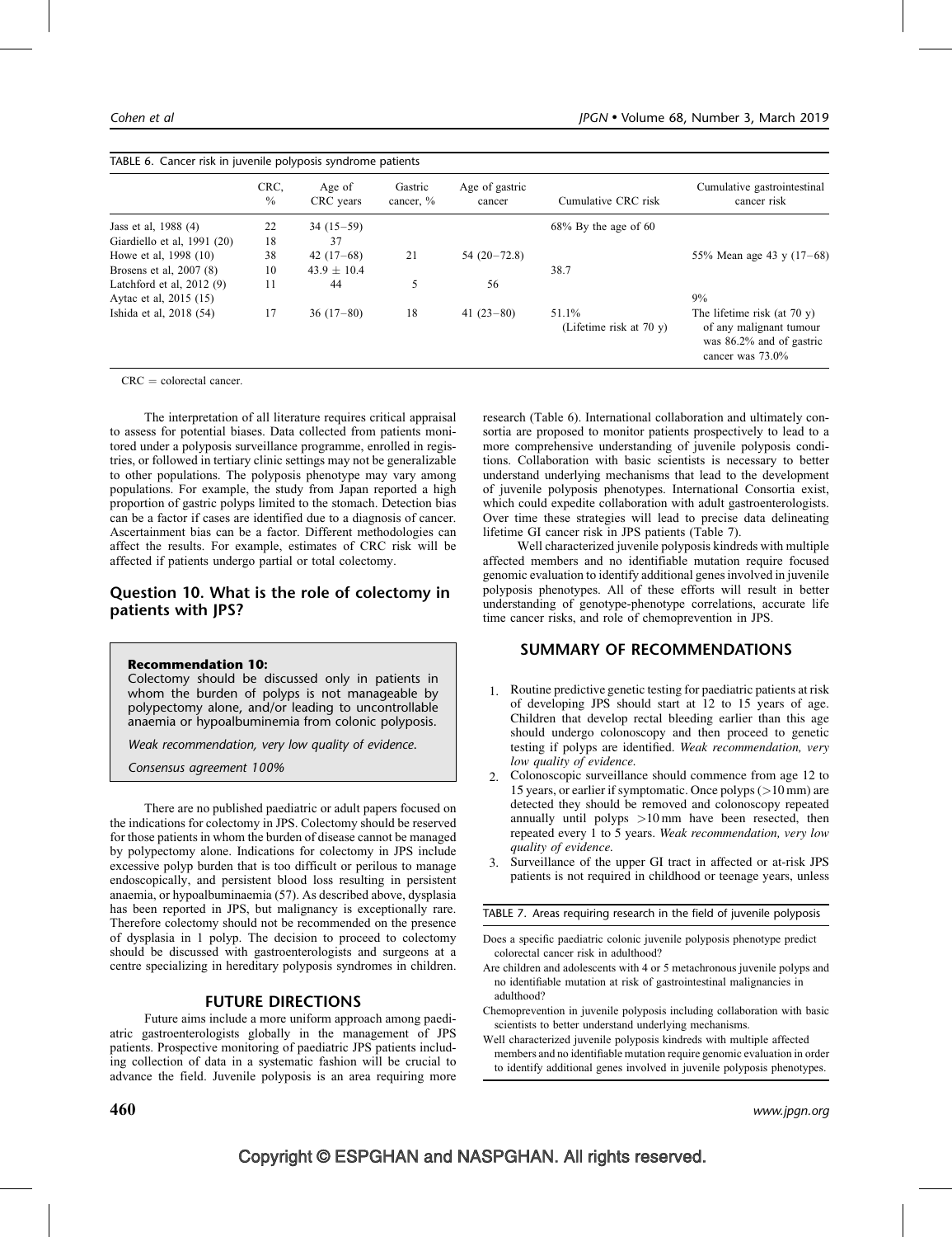there is unexplained anaemia or upper GI symptoms. Weak recommendation, very low quality of evidence.

- 4. Paediatric patients with SMAD4 mutation should be evaluated for HHT including screening and preventative treatment for cerebral and pulmonary AVMs. Weak recommendation, very low quality of evidence.
- 5. In JPS patients with an isolated BMPR1A gene mutation, there are no additional investigations required beyond the endoscopic procedures described above. Children with BMPR1A mutation and early onset polyposis and/or a severe phenotype and/or extraintestinal manifestations should be evaluated for PTEN mutation. Weak recommendation, very low quality of evidence.
- 6. In a child with a single JP, a repeat colonoscopy is not routinely required. Weak recommendation, very low quality of evidence.
- 7. If a specific gene mutation has been detected in a child, then genetic testing should be offered to all first-degree family members. If no specific gene mutation was detected, then firstdegree relatives should be referred for screening colonoscopy at the age of 12 to 15 years. Weak recommendation, very low quality of evidence.
- 8. There is no role for chemoprevention in JPS. Weak recommendation, very low quality of evidence.
- 9. Adult patients with JPS, have an increased risk of cancer especially in the GI tract. In children younger than 18 years, GI cancer is rare and limited to case reports therefore surveillance is not needed before 18 year. Weak recommendation, very low quality of evidence.
- 10. Colectomy should be discussed only in patients in whom the burden of polyps is not manageable by polypectomy alone and/or leading to uncontrollable anaemia or hypoalbuminemia from colonic polyposis. Weak recommendation, very low quality of evidence.

#### DISCLAIMER

ESPGHAN is not responsible for the practices of physicians and provides guidelines and position papers as indicators of best practice only. Diagnosis and treatment is at the discretion of physicians.

#### **REFERENCES**

- 1. Campbell BB, Light N, Fabrizio D, et al. Comprehensive analysis of hypermutation in human cancer. Cell 2017;171:1042-56.
- 2. Durno C, Boland CR, Cohen S, et al. Recommendations on surveillance and management of biallelic mismatch repair deficiency (BMMRD) syndrome: a consensus statement by the US Multi-Society Task Force on Colorectal Cancer. Gastroenterology 2017;152:1605–14.
- 3. Wimmer K, Kratz CP, Vasen HF, et al. Diagnostic criteria for constitutional mismatch repair deficiency syndrome: suggestions of the European consortium 'care for CMMRD' (C4CMMRD). J Med Genet 2014;51:355–65.
- 4. Jass JR, Williams CB, Bussey HJ, et al. Juvenile polyposis: a precancerous condition. Histopathology 1988;13:619–30.
- 5. <https://www.ncbi.nlm.nih.gov/omim>. Accessed December 24, 2018.
- 6. Wirtzfeld DA, Petrelli NJ, Rodriguez-Bigas MA. Hamartomatous polyposis syndromes: molecular genetics, neoplastic risk, and surveillance recommendations. Ann Surg Oncol 2001;8:319–27.
- 7. Larsen Haidle J, Howe JR. Juvenile polyposis syndrome. 2003. (Updated 2017 March 9). In: Adam MP, Ardinger HH, Pagon RA, et al., eds. GeneReviews [Internet]. Seattle, WA: University of Washington, Seattle; 1993–2018. <https://www.ncbi.nlm.nih.gov/books/NBK1469/>. Accessed December 24, 2018.
- 8. Brosens LA, Van Hattem A, Hylind LM, et al. Risk of colorectal cancer in juvenile polyposis. Gut 2007;56:965–7.
- 9. Latchford AR, Neale K, Phillips RK, et al. Juvenile polyposis syndrome: a study of genotype, phenotype, and long-term outcome. Dis Colon Rectum 2012;55:1038–43.
- 10. Howe JR, Roth S, Ringold JC, et al. Mutations in the SMAD4/DPC4 gene in juvenile polyposis. Science 1998;280:1086-8.
- 11. Howe JR, Bair JL, Sayed MG, et al. Germline mutations of the gene encoding bone morphogenetic protein receptor 1A in juvenile polyposis. Nat Genet 2001;28:184–7.
- 12. Liaw D, Marsh DJ, Li J, et al. Germline mutations of the PTEN gene in Cowden disease, an inherited breast and thyroid cancer syndrome. Nat Genet 1997;16:64–7.
- 13. Sweet K, Willis J, Zhou X-P, et al. Molecular classification of patients with unexplained hamartomatous and hyperplastic polyposis. JAMA 2005;294:2465–73.
- 14. Howe JR, Haidle JL, Lal G, et al. ENG mutations in MADH4/BMPR1A mutation negative patients with juvenile polyposis. Clin Genet 2007;71:91–2.
- 15. Aytac E, Sulu B, Heald B, et al. Genotype-defined cancer risk in juvenile polyposis syndrome. Br J Surg 2015;102:114–8.
- 16. O'Malley M, LaGuardia L, Kalady MF, et al. The prevalence of hereditary hemorrhagic telangiectasia in juvenile polyposis syndrome. Dis Colon Rectum 2012;55:886–92.
- 17. Septer S, Zhang L, Lawson CE, et al. Aggressive juvenile polyposis in children with chromosome 10q23 deletion. World J Gastroenterol 2013;19:2286–92.
- 18. Salviati L, Patricelli M, Guariso G, et al. Deletion of PTEN and BMPR1A on chromosome 10q23 is not always associated with juvenile polyposis of infancy. Am J Hum Genet 2006;79:593–7.
- 19. Gupta SK, Fitzgerald JF, Croffie JM, et al. Experience with juvenile polyps in North American children: the need for pancolonoscopy. Am J Gastroenterol 2001;96:1695–7.
- 20. Giardiello FM, Hamilton SR, Kern SE, et al. Colorectal neoplasia in juvenile polyposis or juvenile polyps. Arch Dis Child 1991;66:971-5.
- 21. Pelias MK. Genetic testing of children for adult-onset diseases: is testing in the child's best interests? Mt Sinai J Med 2006;73:605–8.
- 22. Burt R, Neklason DW. Genetic testing for inherited colon cancer. Gastroenterology 2005;128:1696–716.
- 23. Elitsur Y, Teitelbaum JE, Rewalt M, et al. Clinical and endoscopic data in juvenile polyposis syndrome in preadolescent children: a multicenter experience from the United States. J Clin Gastroenterol 2009;43:734–6.
- 24. Fox VL, Perros S, Jiang H, et al. Juvenile polyps: recurrence in patients with multiple and solitary polyps. Clin Gastroenterol Hepatol 2010;8:795–9.
- 25. Manfredi M. Hereditary hamartomatous polyposis syndromes: understanding the disease risks as children reach adulthood. Gastroenterol Hepatol 2010;6:185–96.
- 26. Ma C, Giardiello FM, Montgomery EA. Upper tract juvenile polyps in juvenile polyposis patients: dysplasia and malignancy are associated with foveolar, intestinal, and pyloric differentiation. Am J Surg Pathol 2014;38:1618–26.
- 27. National Comprehensive Cancer Network: NCCN. Clinical practice guidelines in oncology: colorectal cancer screening. Version 2. 2013. <https://www.nccn.org/store/login/login.aspx?> and [http://www.nccn.org/](http://www.nccn.org/professionals/physician_gls/pdf/colorectal_screening.%20pdf) [professionals/physician\\_gls/pdf/colorectal\\_screening. pdf](http://www.nccn.org/professionals/physician_gls/pdf/colorectal_screening.%20pdf). Accessed March 19, 2014.
- 28. Howe JR,Mitros FA, Summers RW. The risk of gastrointestinal carcinoma in familial juvenile polyposis. Ann Surg Oncol 1998;5:751–6.
- 29. Friedl W, Uhlhaas S, Schulmann K, et al. Juvenile polyposis: massive gastric polyposis is more common in MADH4 mutation carriers than in BMPR1A mutation carriers. Hum Genet 2002;111:108–11.
- 30. Syngal S, Brand RE, Church JM, et al. ACG clinical guideline: genetic testing and management of hereditary gastrointestinal cancer syndromes. Am J Gastroenterol 2015;110:223–62.
- 31. Cairns SR, Scholefield JH, Steele RJ, et al. Guidelines for colorectal cancer screening and surveillance in moderate and high risk groups (update from 2002). Gut 2010;59:666–89.
- 32. Baert AL, Casteels-Van Daele M, Broeckx J, et al. Generalized juvenile polyposis with pulmonary arteriovenous malformations and hypertrophic osteoarthropathy. Am J Roentgenol 1983;141:661-2.
- 33. Wain KE, Ellingson MS, McDonald J, et al. Appreciating the broad clinical features of SMAD4 mutation carriers: a multicenter chart review. Genet Med 2014;16:588–93.
- 34. Heald B, Rigelsky C, Moran R, et al. Prevalence of thoracic aortopathy in patients with juvenile polyposis syndrome hereditary hemorrhagic telangiectasia due to SMAD4. Am J Med Genet 2015;167A:1758–62.